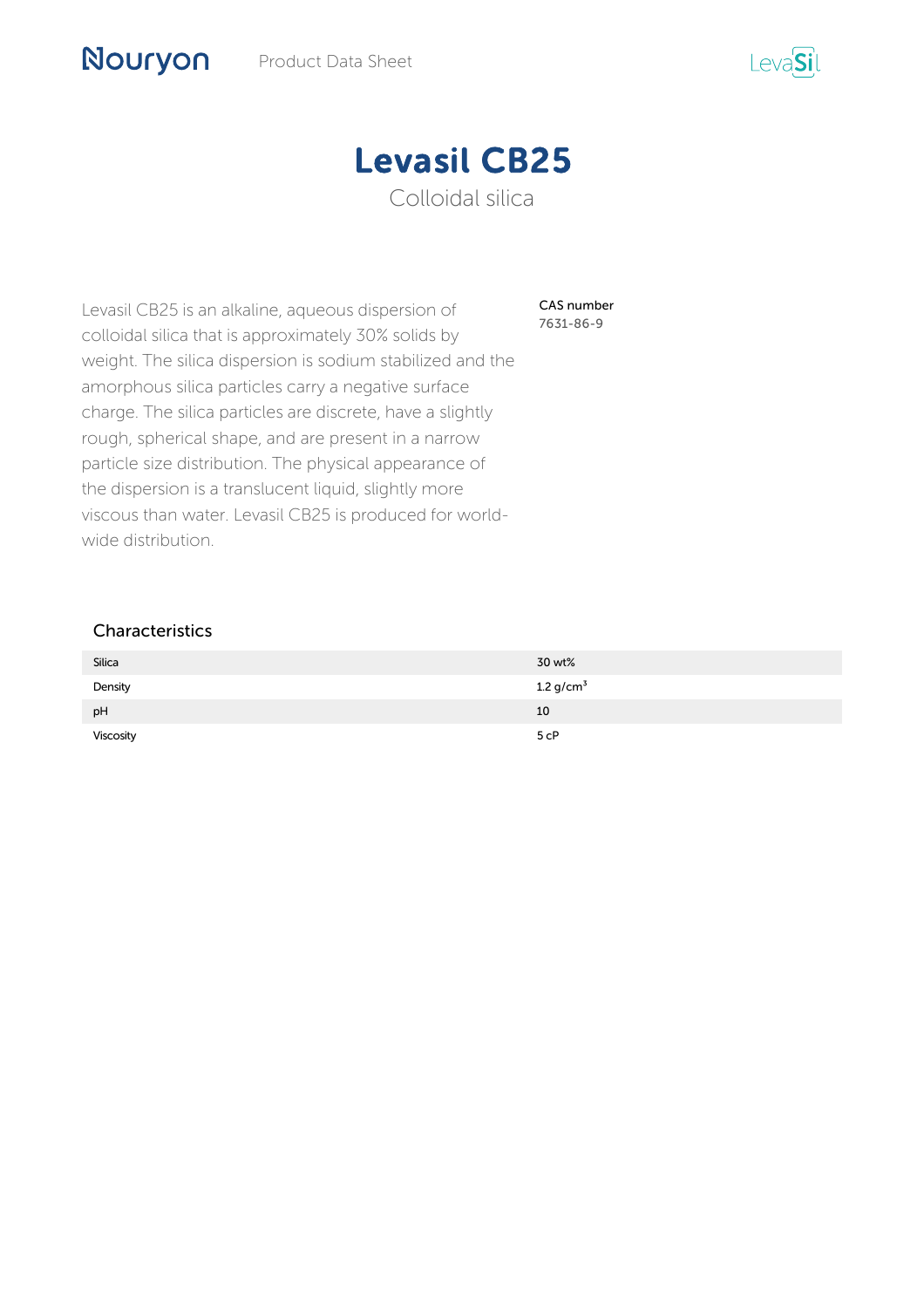# Applications

Levasil CB25 is a specialty product designed primarily for hydraulically sealing geological formations and consolidation of soil and silt strata.

### Storage

Levasil CB25 should be transported and stored at a temperature of 5-35°C (40-95ºF). If the silica dispersion is allowed to freeze, the silica will irreversably precipitate. For bulk storage, the tank should be sealed and constructed of plastic, fiberglass reinforced plastic, or stainless steel. For packaged goods, any translucent packages should be stored out of direct sunlight or bright light. Under recommended conditions, Levasil CB25 has a shelf life of at least twelve months after production.

## Packaging and transport

Levasil CB25 is available in bulk and packaged quantities. Bulk shipping and packaging sizes can vary by region.

# Safety and handling

Before handling this material, review the corresponding Material Safety Data Sheet. Colloidal silica products are aqueous dispersions of amorphous silica. Colloidal silica is not classified as harmful, but as mildly irritating. Because the products can have a drying effect on the skin, protective gloves should always be used. In case of skin contact, wash the area of contact with plenty of water. The use of safety glasses is always recommended. In case of eye contact, rinse with large amounts of water and seek professional medical advice.